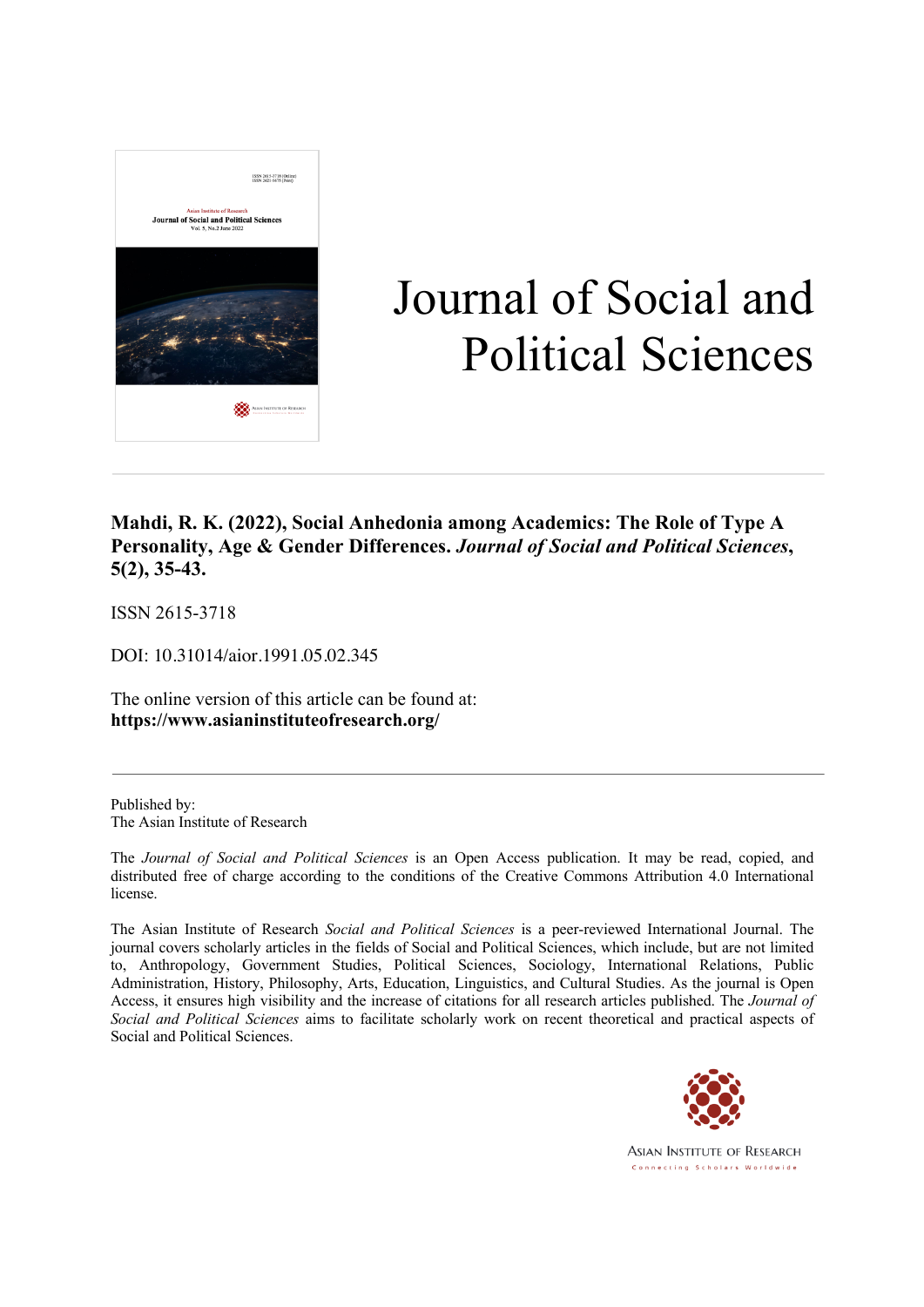

## Social Anhedonia among Academics: The Role of Type A Personality, Age & Gender Differences

Reem Khamees Mahdi1

<sup>1</sup>Women's Studies Center, University of Baghdad

Correspondence: Reem Khamees Mahdi. Email: reem.m@wsc.uobaghdad.edu.iq

#### **Abstract**

The study aimed to determine the role of Type A personality TAP, age, and gender differences in social anhedonia (SA). Participants: University of Baghdad non-patient academics (Number =  $400$ ) (females =  $250$ , Males = 150) at ages 25-60, with a mid-range of 42.5 years old. Measures: The Revised Social Anhedonia Scale (40 items) and Howard Glazer Questionnaire (20 items) were applied. Data Analysis: The validity and reliability have been examined. When applying the Pearson Correlation, r between SA and TAP was 0.347. Type A1 personality ( the highest score on TAP scale ) had the highest score in SA. Results: There is a weak positive correlation between Type A personality and SA. Age can affect SA; older individuals tend to be more anhedonic. Females had higher scores on SA than males. Discussion: the relationship between SA and TAP required several studies of larger samples in different environments to determine the nature of this relationship and to ensure the positive correlation between them.

**Keywords:**Anhedonia, Type A, Gender, Personality, Non-Patient, University

#### **1. Introduction**

Anhedonia is a personality feature characterized by a decreased sense of pleasure (Rey et al., 2010). SA is a significant factor in psychopathologies like depression and schizophrenia (Zhang et al., 2016). It refers to taking less pleasure in social activities. In addition, it is related to maladjustment and psychopathological disorders (Goldstein et al., 2021). Individuals with SA also tend to be alone and choosing that even when others are with them, rendering them more isolated (Martin et al., 2016).

To study SA's relationship to other variables, especially personality types, Lussier and Loas (2015) tested the connection between Type D personality and Anhedonia; they found that social inhibition can be a predictive factor. Kwapil et al. (2008) tested the relationship between SA and the Five-Factor Model of personality dimensions. SA correlated negatively with extraversion, openness to experiences, and agreeableness. Silvia and Kwapil (2011) also found a negative correlation with positive emotions and warmth.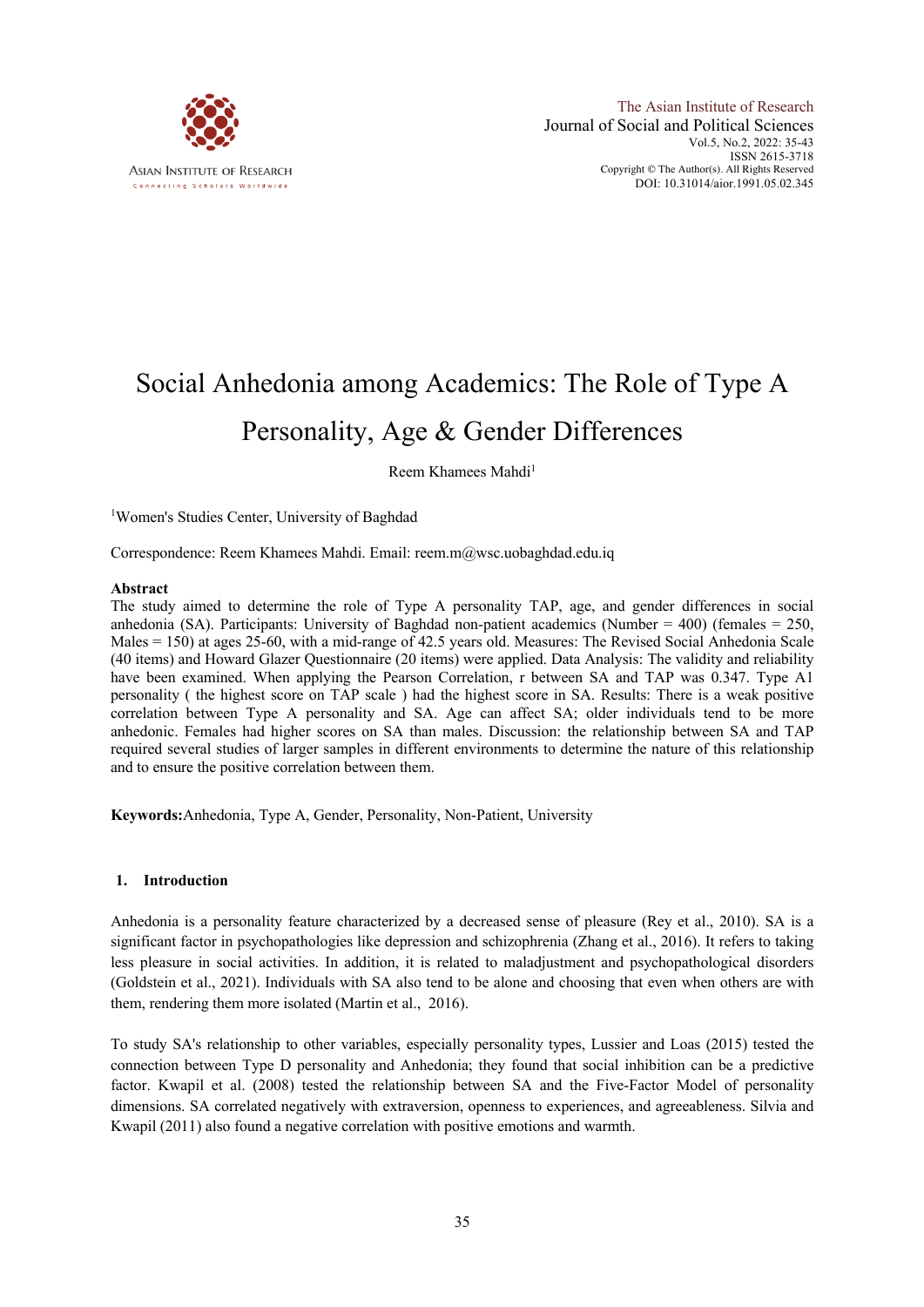Social isolation also correlated with SA. Olson et al. (2021) examined the relationship between SA and social network diversity among participants with a history of trauma; they found that SA correlated negatively with social network diversity. Higher SA correlated with a weaker social network, which may lead to isolation.

Social Isolation SI also correlated with many personality traits (Buecker et al., 2020). Traits such as neuroticism were related to SI, while agreeableness and extraversion were related with social interactions (Whaite et al., 2018). As a result, the risk of isolation was increased (Petticrew et al., 2012).

The typical Type A lifestyle may also be a risk factor for SA. The TAP individual is often a workaholic who is frequently aggressive and hostile (Kanten et al., 2017; McLeod, 2021). TAP individuals also tend to be work under pressure and suffer from mental health issues and social impairment (Amir et al., 2011, 2010-2008). TAP is also seen in individuals who seek success and struggle with time management. They become angry at any delay in accomplishing their work (Batigün & Şahin, 2006). TAP individuals seem to be more concerned with the usual situation and feel more hatred(Schiraldi & Beck, 1988).

Freidman and Rosenman demonstrated in many studies that people with TAP suffer from high blood pressure and cardiovascular disease more than other personality types (McLeod, 2021).

#### *Hypothesis 1: Type A personality tend to have SA.*

#### *1.1 Social anhedonia and age*

Other variables like age have received a lot of attention in studies of depression but not in SA. Research has demonstrated that SA increases in older age; almost a third of the elderly suffers from this disorder (Dotson, 2018). One study examined the age factor and its contribution to SA; Dodell-Feder and Germine (2018) showed that younger age often has a higher frequency of SA than older age.

#### *Hypothesis 2: Age may affect SA.*

#### *1.2 Social anhedonia and gender*

A few studies examined the relationship between SA and gender. Rueda (2019) refers to prior studies that are conflicted about the role of gender in SA. Langvik et.al. (2016) found no gender differences in SA. However, Rueda (2019) indicated that women might be more likely to suffer from Anhedonia due to their higher vulnerability to depression compared to men, while Dodell-Feder and Germine (2018) maintained that women have lower SA scores than men because of their particular social skills and their ability to enjoy interactions with others.

#### *Hypothesis 3: Males tend to score higher for social anhedonia than females.*

#### **2. Method**

#### *2.1 Characteristics of participants*

Four hundred non- patient participants were University of Baghdad academics (females = 250, Males = 150) ages 25-60, with a mid-range of 42.5 years old. The sample was divided by age into four groups: 30 teachers aged 25-30 years old, 155 teachers aged 31-40, 120 teachers aged 41-50, and 95 teachers aged between 51-60 *.*

#### *2.2 Sampling procedure*

The random sample method was used, collecting data through Google Forms and online questionnaires in the academics' scientific groups in Facebook, through other social media, and emails. Personal interviews were also conducted with many of the participants.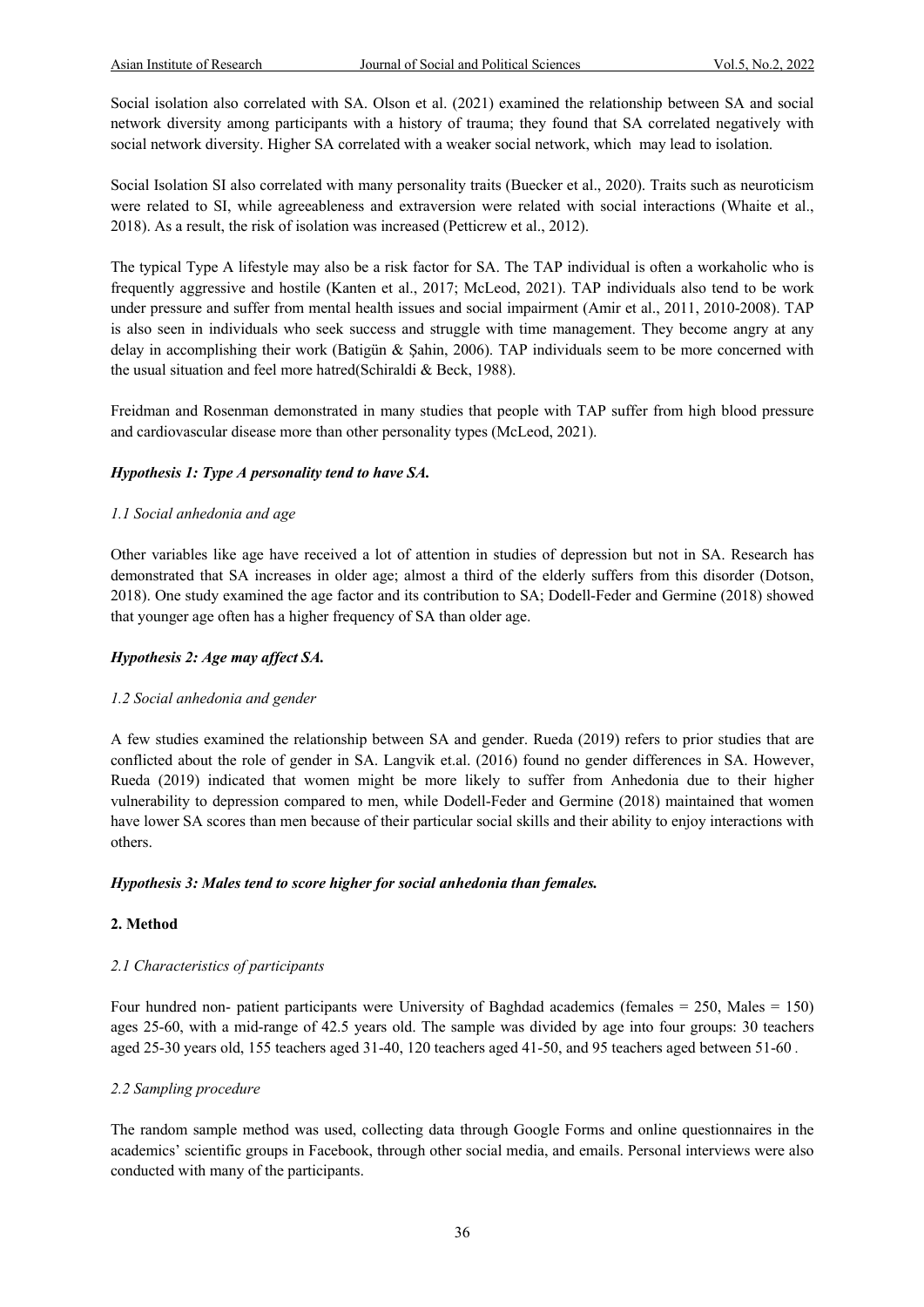#### 2.2.1 Measures and Covariates

Self-Report Measures: The two scales below were applied:

- Social Anhedonia scale: the author applied the Revised Social Anhedonia Scale (Eckblad, Chapman, Chapman, & Mishlove, 1982) which contains 40 items that measure the inability to experience pleasure from social activities such as interactions with people, sharing emotions, or simply conversing (Chmielewski et al., 1995). The response was True/ False choice.
- Type A Personality scale: the author applied the Howard Glazer Questionnaire "The Glazer Stress Control Life-Style Questionnaire" (1978) to measure Type A behavior. The scale contained twenty items, each consisting of two phrases, placed at opposite ends of a continuum ranging from extreme Type A behavior pattern to its absence. Participants were asked to rate themselves on every twenty items on 7-point Likert scale. The lowest score was twenty, while the highest was 140. The results can be divided into five personality types: A1= 109-140, A2 = 80-108, AB = 60-79, B2 = 30-59, B1 = 20-29 (Glazer, 1979).

#### 2.2.2 Research Design

Method Approach: Survey method applied online using Google forms.

Demographic Information: The age and gender data were supplied by the participants in Arabic.

Control Variables: Participants were asked if they were subject to symptoms of depression. The condition that they all shared was occupational fatigue and this variable does not affect the study.

#### **3.Results**

#### *3.1 Recruitment*

The period of recruitment and follow up was three months, while data analysis requires several more months.

#### *3.2 Statistics and Data Analysis*

Validity: To examine the validity for the SA and TAP scales, Construct Validity was constructed by using the Pearson correlation coefficient to measure items related to the total score. T- Calculated  $> 1.97$  ( $\alpha = 0.05$ , D.F.=398), meaning all the items of the SA and TAP scales were significant.

Translation Validity: The author presented both scales to an English language specialist for translation into Arabic and then re-translated it into English to check the compatibility of the two translations. As a result, a version suitable for the environment of Iraqi society was reached.

Reliability: The author used the Split-Half method for SA scale; the Pearson correlation coefficient was (0.79). By using the Spearman–Brown prophecy formula, the reliability coefficient was (0.88) and the Alfa Cronbach was (0.79).

Additionally, the author examined the reliability of the TAP scale by using the Pearson correlation coefficient, (0.73). The Spearman–Brown prophecy formula was (0.84) and the Alfa Cronbach was (0.89).

Size: Given the size of the population, the author used the Cochran formula to determine the sample size.

Using the Statistical Package for the Social Sciences (SPSS) Version 20 for results, the author extracted mean and standard division values for TAP. A1 was the most popular ( $n=150$ ), while B1 was the less ( $n=0$ ).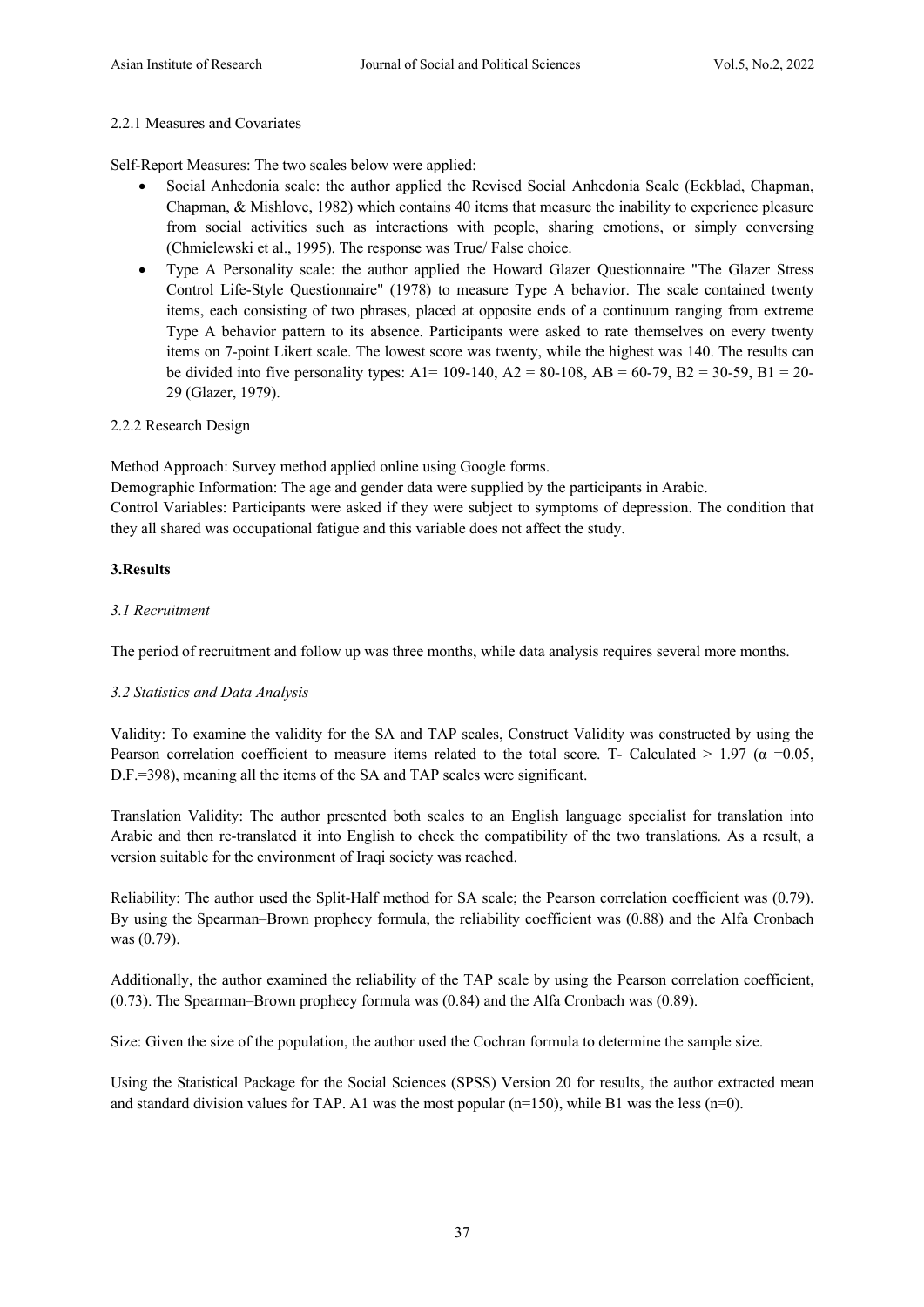| <b>TAP</b>     | N            | Mean                     | <b>Standard</b>  | <b>Lowest Score</b>      | <b>Highest Score</b> |
|----------------|--------------|--------------------------|------------------|--------------------------|----------------------|
|                |              |                          | <b>Deviation</b> |                          |                      |
| A1             | 150          | 115.58                   | 4.78             | 110                      | 124                  |
| A2             | 133          | 97.52                    | 6.87             | 80                       | 108                  |
| AB             | 84           | 70.58                    | 5.38             | 62                       | 78                   |
| B <sub>2</sub> | 33           | 38.18                    | 2.38             | 30                       | 46                   |
| B1             | $\mathbf{0}$ | $\overline{\phantom{a}}$ | $\qquad \qquad$  | $\overline{\phantom{a}}$ |                      |
| Total          | 400          | 93.74                    | 24.14            | 30                       | 124                  |

Table 1: The number of participants for each type, means and standard divisions, and lowest-highest scores  $TAP$ 

To examine the relationship between TAP and& SA, the author applied the Pearson correlation coefficient for TAP with SA scales. The TAP mean was 93.74, the SA mean 19.34, and the t calculated value > 1.97 at 0.05.

|              | Table 2: Means, Standard Deviations, D.F., and T values for SA and TAP |       |                                  |     |      |             |  |  |
|--------------|------------------------------------------------------------------------|-------|----------------------------------|-----|------|-------------|--|--|
| <b>Scale</b> | М.<br>S.D.<br>D.F.                                                     |       |                                  |     |      |             |  |  |
|              |                                                                        |       | <b>Calculated</b><br>Table value |     |      |             |  |  |
|              |                                                                        |       | value                            |     |      |             |  |  |
| SА           | 93.74                                                                  | 24.14 | 59.85                            | 798 | 1.97 | Significant |  |  |
| TAP          | 19.34                                                                  | 5.93  |                                  |     |      |             |  |  |

The general correlation between TAP and SA was positive  $(r= 0.347 /$  weak positive). A1 was the highest correlated with SA, others had no significant correlation (A2-B2), while AB had a negative correlation with SA  $(r=-0.659)$ .

| <b>TAP</b>     | <i>l</i> Pearson | <b>Calculated T Value</b> | T Table value            | D.F. | Significance         |  |  |
|----------------|------------------|---------------------------|--------------------------|------|----------------------|--|--|
| A1             | 0.347            | 4.5                       | 1.97                     | 148  | Significant/weak     |  |  |
|                |                  |                           |                          |      | positive correlation |  |  |
| A <sub>2</sub> | 0.145            | l.68                      | l.97                     | 131  | Non-significant      |  |  |
| AB             | $-0.659$         | 7.93                      | 1.99                     | 82   | Significant/negative |  |  |
|                |                  |                           |                          |      | correlation          |  |  |
| B2             | $-0.037$         | 0.21                      | 2.04                     |      | Non-significant      |  |  |
| B1             |                  |                           | $\overline{\phantom{a}}$ |      |                      |  |  |

Table 3: The relationship of each type with SA,  $\alpha$  = 0.05

To investigate the relationship between age and SA, the author applied the Two - Way ANOVA to test the differences in the groups' means.

| Table 4: T-W ANOVA, D.F.= 3, 396, 399, $\alpha$ = 0.05 |                |                              |                        |               |                           |  |
|--------------------------------------------------------|----------------|------------------------------|------------------------|---------------|---------------------------|--|
| Sources of<br><b>Variation</b>                         | Sum of squares | Degree of<br>freedom<br>D.F. | Mean sum of<br>squares | $F-$<br>ratio | <b>Significance</b>       |  |
| <b>Between</b>                                         | 163.565        |                              | 54.522                 | 1.512         | <b>Not</b><br>Significant |  |
| Within                                                 | 14275.225      | 396                          | 36.049                 |               |                           |  |
| Total                                                  | 14438.790      | 399                          |                        |               |                           |  |

F ratio (1.512)< (2.64) at  $\alpha$  = 0.05, D.F. = 3.396, meaning there were no significant differences among age groups in the SA scale.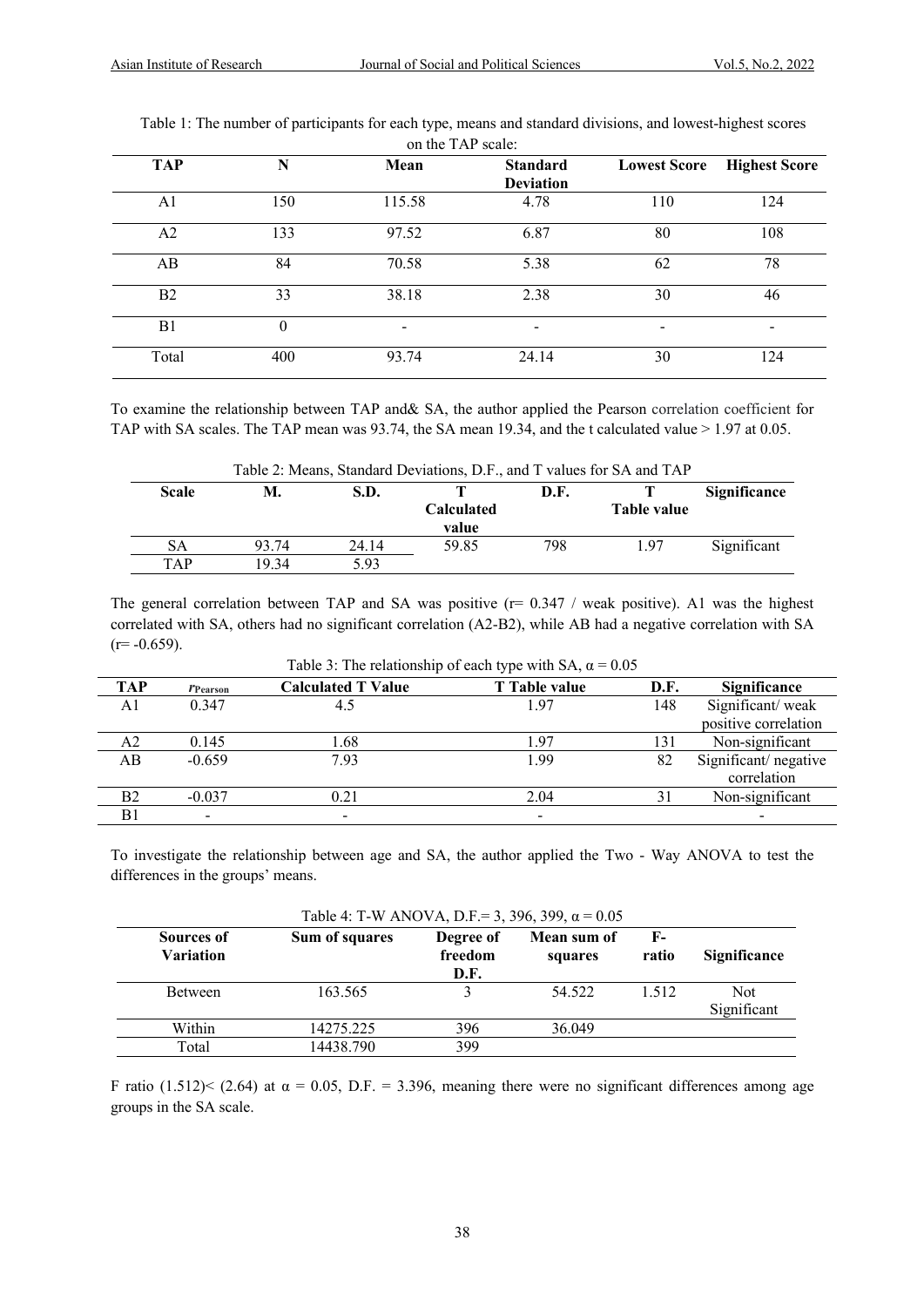Although there were no age differences in SA, the older group (m= 20.66) tended to be more socially anhedonic than other age groups. This result matched with several studies (Lampe et al., 2001; Sharpley et al., 2017) that have shown that the level of anhedonia can be affected by age.

| <b>Age Group</b> | Mean  | <b>Standard Deviation</b> |
|------------------|-------|---------------------------|
| $25 - 30$        | 18.83 | 5.37                      |
| $31-40$          | 19.12 | 5.23                      |
| $41 - 50$        | 19.42 | 5.83                      |
| $51-60$          | 20.66 | 7.43                      |

Table 5: Means and Standard Deviations of age groups

To reveal on relationship between gender & SA, the author used the T- Test for independent samples to test the gender differences.

| Table 0. $1 - 1$ est for independent samples, $\alpha = 0.03$ . |                       |       |                                     |                                |                      |                                     |                     |
|-----------------------------------------------------------------|-----------------------|-------|-------------------------------------|--------------------------------|----------------------|-------------------------------------|---------------------|
| Gender                                                          | <b>Sample</b><br>Size | Mean  | <b>Standard</b><br><b>Deviation</b> | <b>Calculated</b><br>- T Value | Degree of<br>Freedom | <b>T</b> -<br><b>Table</b><br>Value | <b>Significance</b> |
| Female                                                          | 250                   | 20.42 | 7.26                                | 3.19                           | 398                  | 1.97                                | Significant         |
| Male                                                            | 150                   | 18.51 | 1.16                                |                                |                      |                                     |                     |

 $Table 6: T-Test for independent complex,  $\alpha= 0.05$ .$ 

The Calculated T value  $(3.19)$  > 1.97 (T- Table value) meant that there was a difference in SA between females and males. The female group mean was 20.42. greater than 18.51 for the male group mean. Females tended to be more socially anhedonic than males in their daily life. This result did not match with many studies (Cvjetkovic-Bosnjak et al., 2016; Dodell- Feder & Germine, 2018; Goldstein et al., 2021) which confirmed that males scored high on SA scale compared to females.

#### **4.Discussion**

The relationship between SA and TAP requires several studies on a larger sample in different environments to determine the nature of this relationship and to ensure the positive correlation between them. The " Hard- Work" person may feel more depressed; W.H.O. reported that negative work environments might create depressed employees and lead to a reduction in productivity (Lindberg, 2021).



Figure 1: Scatter Plot of SA scale and TAP scale scores

The size of the sample in this study may be the reason for the weak positive correlation in this scatter plot. study. Determining the relationship between SA and TAP requires further research. Yet, although the correlation is weak, it is still positive, confirming the link between the TAP lifestyle, especially A1 with SA.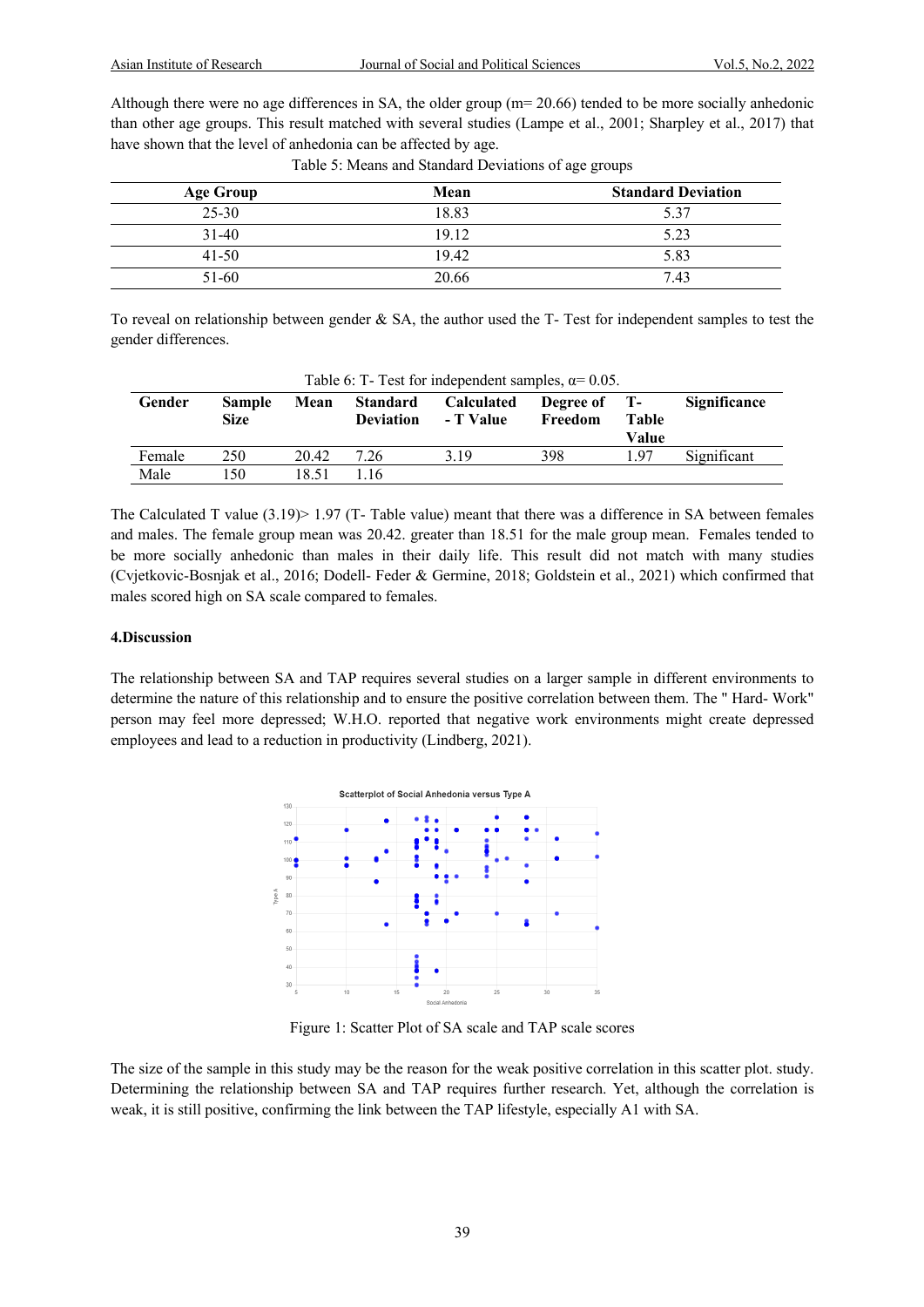

Figure 2: SA means according to age variable

Age is also a risk factor in SA. Older people tend to be more anhedonic compared to younger people. Social isolation has increased recently due to low income, separation from families, migration to live and work in other places, and the loss of loved ones over time (Fakoya et al., 2020). Gender can be an additional determinant in SA syndrome. In this study women tend to be more anhedonic and isolated than men; these results oppose a number of previous results (Vandervoort, 2000; Henning-Smith et al., 2018). This could be the nature of community from which the sample came.



Figure 3: SA means according to gender variable

#### *4.1. Theoretical contributions:*

The relationship between Type A1 and SA may be predictable because of the TAP lifestyle. TAP individuals tend to be obsessive workaholics who prefer work to social interactions. As a result, they may be at risk of isolation (Petticrew et al., 2012).

The role of age in anhedonic behavior is somewhat unclear and neutral. However, the high mean of the older age group on the SA scale may be attributed to several factors, including the decrease in social engagement due to old age. This result agreed with many studies that assessed the nature of social activities in aging. Marcum (2011) reported on the differences in the type of activity between younger and older age, and (Benjamins et al., 2003) also supported the idea of the withdrawal of older age especially when it is associated with other factors such as low general health.

Gender differences are often influenced by societal culture. In general, females in eastern societies suffer much more than males from a lack of social interaction and activities, which affects their reactions to social events. The lack of resources in Arab psychological environments and gender studies may prompt a reconsideration of directing studies towards this environment.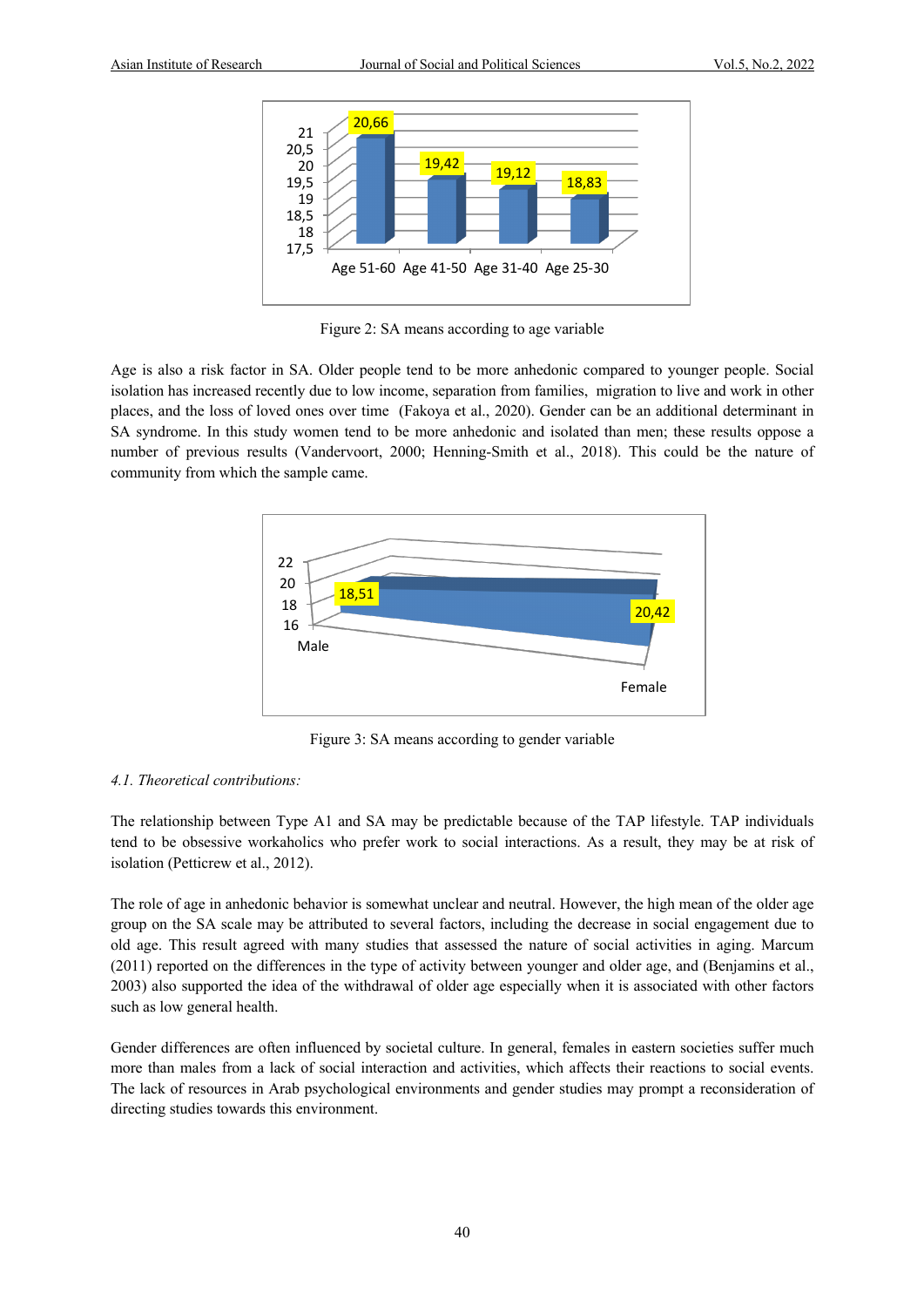It is important to remember that it is not only the gender factor that is the cause or contribute in SA, but rather the nature of the combined factors in this sample in terms of educational level, age and environment, which contributed on SA level gender differentiation.

Stress in daily life also plays a significant role in killing pleasure. People who suffer acute- chronic stressors can be less likely to feel pleasure (Grillo, 2016). SA usually conforms with stress and follows it (Grillo, 2012). People in a country such as Iraq- who suffer from wars and endless conflicts (World Health Organization, 2007) - often suffer from painful, unsafe events for an extended period, affecting mood and well-being and making them more liable to suffer from SA.

Types of employment may affect SA. The academic's work is characterized by the necessity for accuracy, focus, and preoccupation with scientific research. The environment of academic life may contribute to a kind of isolation. Spending time alone may affect mental health; 40% of academics may feel lonely and isolated in their work environments (Sibai et al., 2019).

#### *4.2 Practical implications*

The finding that TAP was associated with SA has important implications that could lead to the discovery of factors that may influence SA and enhance the importance of the personality field in diagnosing developing or precipitating depression. Furthermore, this discovery contributes to the understanding of gender differences in Anhedonia and its connection to personality. Safety environments also may affect SA by increasing the anxiety levels. Many societies through the world suffer from deteriorating security situations due wars or political conflicts, and that can be a new direction to study these impacts on SA levels. Finally, these results may contribute to a deeper understanding of how academia impacts an individual's mental health, making it possible to improve the environment of university academics.

Due to the curfew enforced during the COVID-19 pandemic, and following safety measures during the epidemic crisis; handing out forms on the university campus became a challenge. Hence, the author used Google Forms method and incomplete forms were excluded. Sample type was another problem; in general, the Middle Eastern participants found it difficult to respond and interact with the psychological scales and often did not cooperate with the research, especially when filling out answers online. According to the author's view; this may be due to their somewhat secretive nature and their inability to express themselves normally. It may also be due to their lack of actual certainty in the field of scientific research and its results.

#### *4.3 Directions for future research*

The relationship of SA to personality types should also be studied extensively, as well as the study of SA's connection to the emotional, practical and material relationships of the individual. It is also important to study TAP and its link to depression.

SA is often the result of an uncomfortable work environment. It is not always linked to a specific age nor to a specific gender. Individuals with SA share many characteristics, among them an intellectual preoccupation and a strong predilection for work. A low level of social support may also be a contributing factor. These ideas require more investigation.

Only a few studies analyze the relationship between SA and personality types, as well as the role of age and gender in this syndrome. This study is the first of its kind to examine these relationships in the Arabic environment.

#### **Acknowledgments**

The author thanks Assistant Professor Dr. Sabah Manfi, Faculty of Administration and Economics, University of Baghdad, for helping the author with statistical procedures for this study.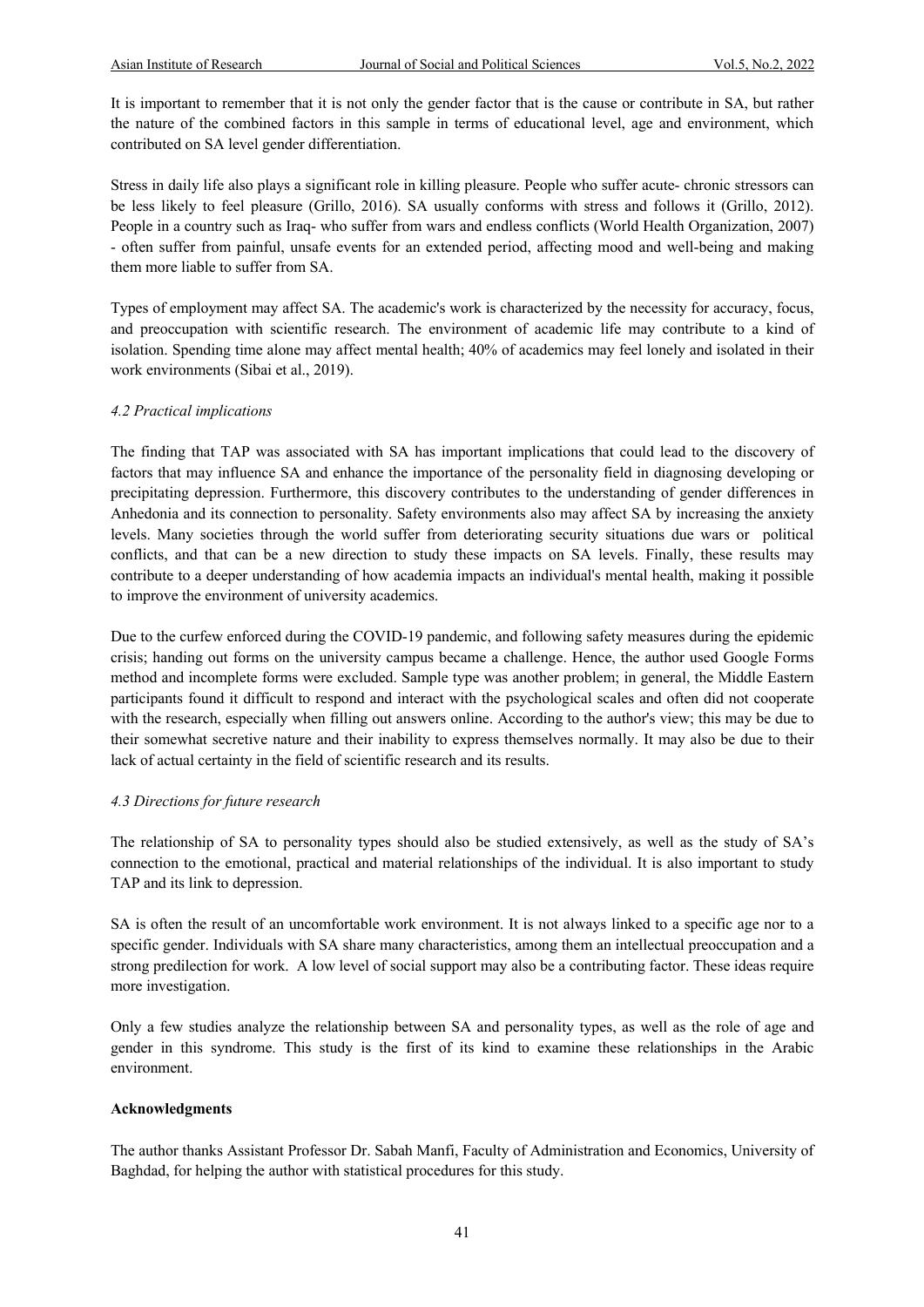#### **The Conflict of Interest**

The author declared that there are no potential conflicts of interest concerning this article's research, authorship, and publication.

#### **References**

- Batigün, A. D., &Şahin, N. H. (2006). Type-A Personality and Job Satisfaction: Two Scales for Job Stress and Health Psychology Research. *Turkish Journal of Psychiatry, 17* (1), 1-13.
- Benjamins, M. R., Musick, M. A., Gold, D. T., & George, L. K. (2003). Age-Related Declines in Activity Level: The Relationship Between Chronic Illness and Religious Activities. *The Journal of Gerontology, 58* (6), S377-S385,https://doi.org/10.1093/geronb/58.6.S377.
- Buecker, S., Maes, M., Denissen, J. J., & Luhmann, M. (2020). Loneliness and the Big Five Personality Traits: A Meta-analysis. *European Journal of Personality, 34*, 8-28, https://doi.org/10.1002/per.2229.
- Chmielewski, P. M., Fernandes, L. O., Yee, C. M., & Miller, G. A. (1995). Ethnicity and gender in scales of psychosis proneness and mood disorders. *Journal of Abnormal Psychology, 104* (3), 464-470, doi: 10.1037//0021-843x.104.3.464. PMID: 7673570.
- Cvjetkovic-Bosnjak, M. M., Soldatovic-Stajic, B. S., Babovic, S. S., & Sakac, V. (2016). Gender Differences in Depressive Symptoms Among Inpatients. *Psychiatry and Clinical Psychopharmacology, 26* (3), 248- 256,https://doi.org/10.5455/bcp.20151202102254.
- Dodell- Feder, D., & Germine, L. (2018). Epidemiological Dimensions of Social Anhedonia. *Clinical Psyhcological Science, 6* (5), 735-743,https://doi.org/10.1177/2167702618773740.
- Dotson, V. (2018, May 31). *Is Losing Interest and Motivation Inevitable As We Age?* Retrieved 12 3, 2021, from psychologybenefits.org:https://psychologybenefits.org/2018/05/31/is-losing-interest-and-motivationinevitable-as-we-age/
- Eckblad, M., Chapman, L. J., Chapman, J. P., & Mishlove, M. (1982). *The revised social anhedonia scale.* Madison: University of Wisconsin.
- Fakoya, O. A., McCorry, N. K., & Donnelly, M. (2020). Loneliness and social isolation interventions for older adults: a scoping review of reviews. *BMC Public Health, 20* (29), https://doi.org/10.1186/s12889-020- 8251-6.
- Glazer, H. (1979). The Glazer-Stress Control Lifestyle Questionnaire. In G. Philip, *Executive Health* (p. 272). McGraq-Hill.
- Goldstein, B. L., Mumper, E. E., Behari, K., Gooding, D. C., & Klein, D. N. (2021). Examining Personality, Interpersonal, and Symptom Correlates of Social Anhedonia in Early Adolescent Males and Females. *The Journal of Early Adolescence, 41* (6), https://doi.org/10.1177/0272431620968888.
- GhorbaniAmir, H. A., Gatab, T. A., & Shayan, N. (2011, 2010-2008). Relationship between Type A Personality and Mental Health. *Procedia-Social and Behavioral Sciences, 30*, DOI: 10.1016/j.sbspro.2011.10.390*.*
- Grillo, L. (2012). Might the inability to feel pleasure (anhedonia) explain the symptoms of major depression and schizophrenia, including unmotivated anxiety, delusions and hallucinations? *Medical Hypotheses, 78* (1), 98-101, doi: 10.1016/j.mehy.2011.10.002. PMID: 22036091.
- Grillo, L. (2016, March 2). A Possible Role of Anhedonia as Common Substrate for Depression and Anxiety. *Depression Research and Treatment* .1598130.https://doi.org/10.1155/2016/1598130.
- Henning-Smith, Carrie; Ecklund, Alexandra; Moscovice, Ira; Kozhimannil, Katy. (2018, Aug.). *Gender Differences in Social Isolation and Social Support among Rural Residents.* Retrieved Mar. 15, 2022, from rhrc.umn.edu:https://rhrc.umn.edu/wp-

content/files\_mf/1532458325UMNpolicybriefsocialisolationgenderdifferences.pdf

- Kanten, P., Gümüştekin, G., & Kanten, S. (2017). Exploring the Role of A, B, C and D Personality Types on IndividualsWork-Related Behaviors and Health Problems: A Theoretical Model. *International Journal of Business and Management Invention, 6* (7), 29-37.
- Kwapil, T. R., Barrantes-Vidal, N., & Silvia, P. J. (2008). The Dimensional Structure of the Wisconsin Schizotypy Scales: Factor Identification and Construct Validity. *Schizophr Bull., 34* (3), 444-457, doi: 10.1093/schbul/sbm098. PMID: 17768308; PMCID: PMC2632435.
- Lampe, I. K., Kahn, R. S., & Heeren, T. J. (2001). Apathy, anhedonia, and psychomotor retardation in elderly psychiatric patients and healthy elderly individuals. *J Geriatr Psychiatry Neurol., 14* (1), 11-6,doi: 10.1177/089198870101400104. PMID: 11281310.
- Langvik, E., Hjemdal, O., & Nordahl, H. M. (2016). Personality traits, gender differences and symptoms of anhedonia: What does the Hospital Anxiety and Depression Scale (HADS) measure in nonclinical settings? *Scand J Psychol, 57* (2), 144-51, doi: 10.1111/sjop.12272. PMID: 26861735.